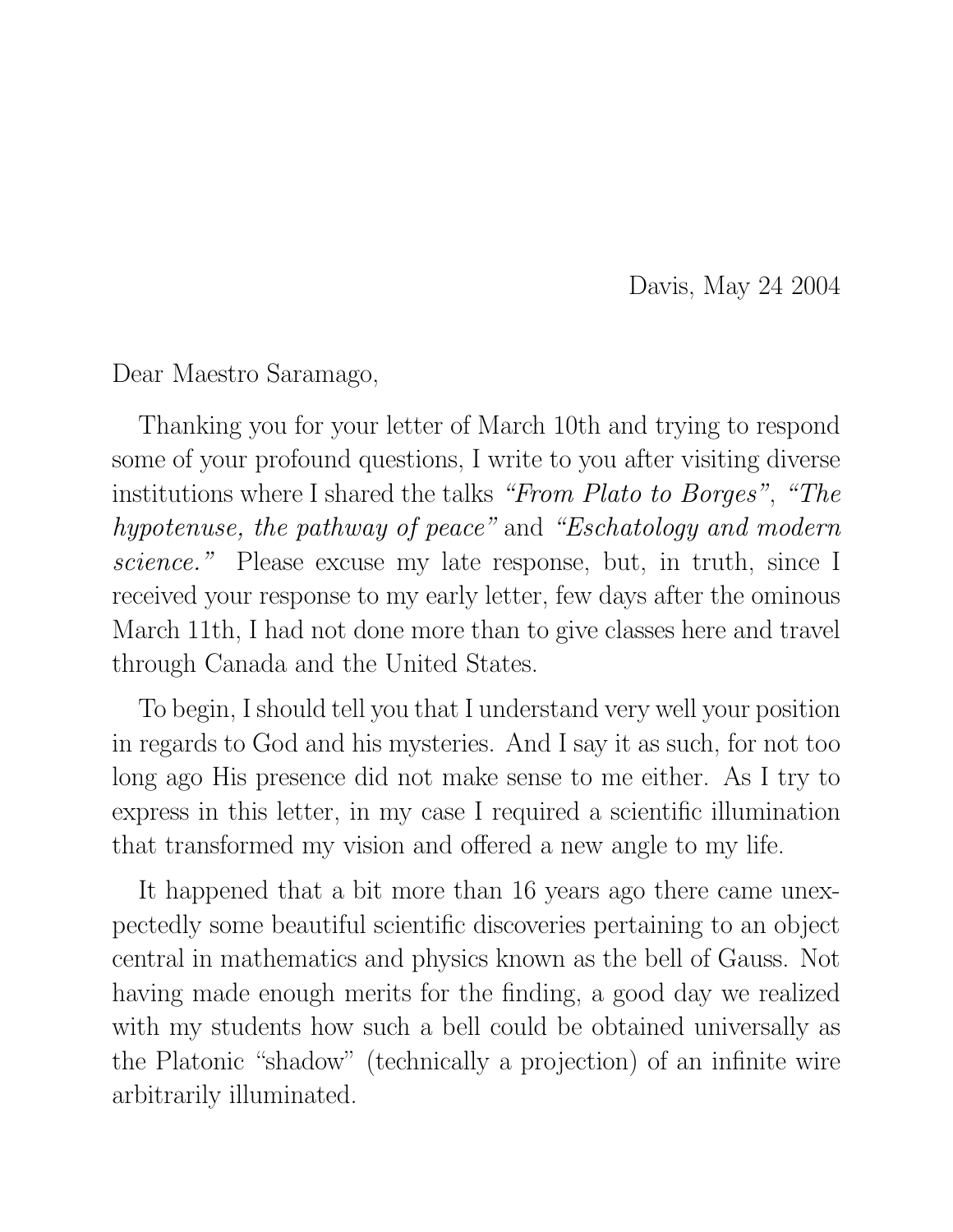Hoping not to overwhelm you, I explain a bit here, referring you to my enclosed book *"Treasures inside the bell,"* for more details.



In this figure it is shown how the projection of such a wire (top left), illuminated by the object *dx* (below), produces a bell over the *y* axis (right).

As you may recognize it, *dx* is the same thorny, dusty and diabolical object of the parable *"The Hypotenuse"* (I send it to you again as I added more notes and some Biblical citations), the one that describes universally the dissipation of natural turbulence and the one that approximates the inequalities in the most powerful country in the world. The bell *dy* is, clearly, a beautiful symbol of freedom and also a relevant object in nature, as it is related with transport via diffusion and with heat conduction.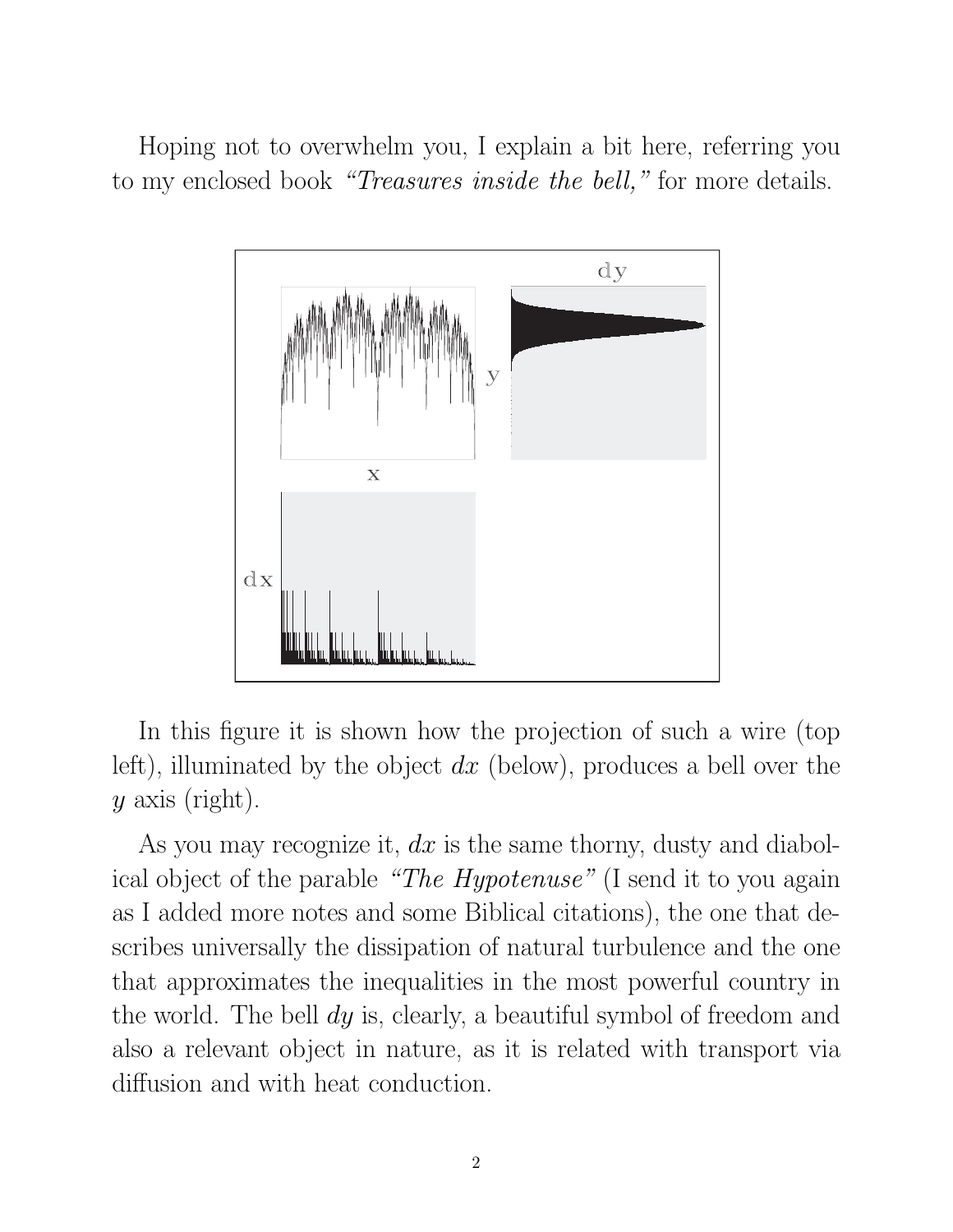The wire that gives rise to this result may be built very easily. As shown below, this, shaped as a cloud, is found starting from three initial points (the extreme ones and the one in the middle, denoted by squares with crosses) adding a multitude of points above: the first two occur at a distance *Z* from the mid point of the lines that join the three points, the following four happen at a distance *Z* squared starting from the mid point of the four lines shown from left to right, and so on, in powers of *Z*.



What is shown on the previous page (found when *Z* is close to the maximal limit of one) happens to be surprising due to its universality, for the same infinite wire **always** gives bells in the *y* axis for an infinite variety of illuminations. For example, the result is not only found starting from a cascade having division 70-30 such as already seen, but it also happens from any other, including the 50-50 of equilibrium, as shown next.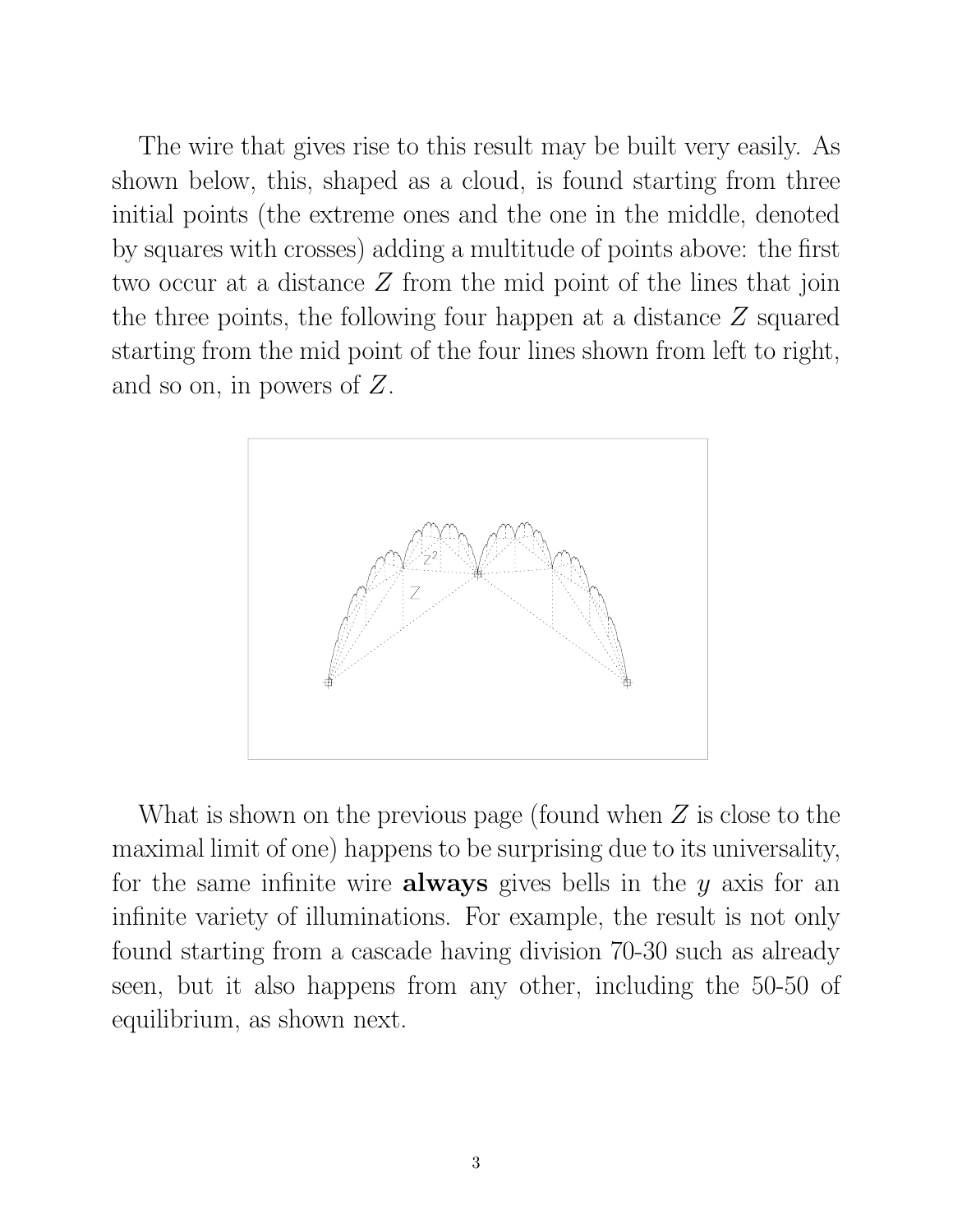

Amazingly, the same wire transforms any cascade into a harmonic bell without thorns, and this fact naturally brought up a host of essential questions: What are turbulence and diffusion, dissipation and conduction, doing in the same diagram, being them two extremes of natural behavior? Does there exist a mechanism capable of transforming any arbitrary disorder into a harmonic order? Where is such a wire found?

These questions came up when the celebrated chaos theory, with its universal disorder and its amazing fig tree, was flourishing in diverse branches of knowledge (physics, ecology, economics, among others). As such, years before I could appreciate possible eschatological connexions, I tried to find the wire in the realms of science, but I couldn't for I was unable to find coincident observations, for turbulence and calmness do not happen at the same time in nature, as one always precedes the other.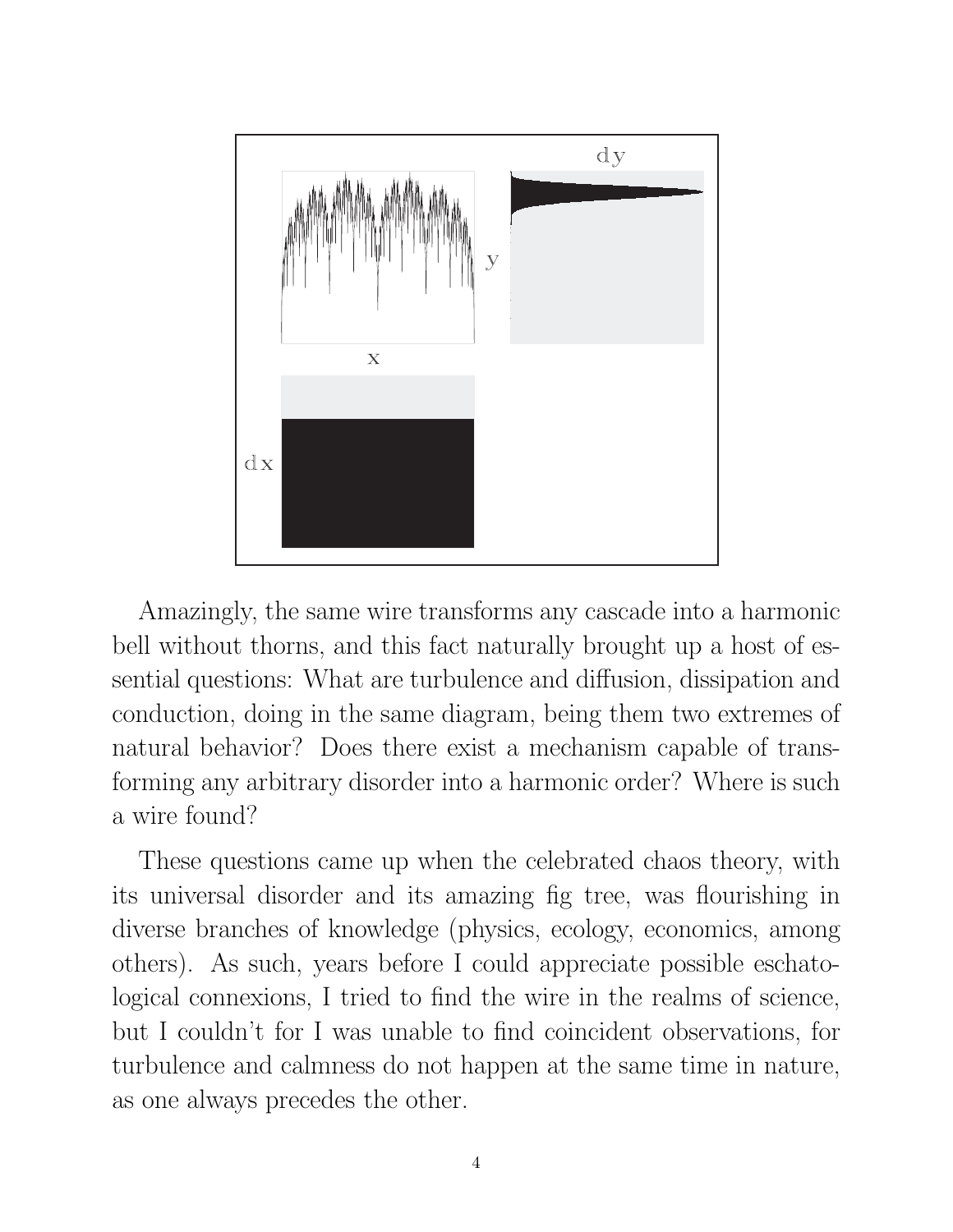Finding a coherent interpretation to the jigsaw puzzle only came later on when diverse symbols became clear, symbols that I started to appreciate despite my intellectual efforts to avoid them. As shown below, there are other similar wires to the one previously described, and these, that resemble profiles of mountains, also give rise to bells.



The signs shown above each wire define their construction. While the "positive-positive" case gives the same cloud as before, with points that are located above straight lines, the others correspond to sequences of points that not only go up but also come down (in powers of *Z*): the "positive-negative" case comes from going up and down from the lines according to the plus and minus signs respectively, and the "negative-negative" case of alternating going down and up all points, from generation to generation.

At the end, the type of bell that is found as a "shadow" (when *Z* tends to one) depends on the signs that define the wire. The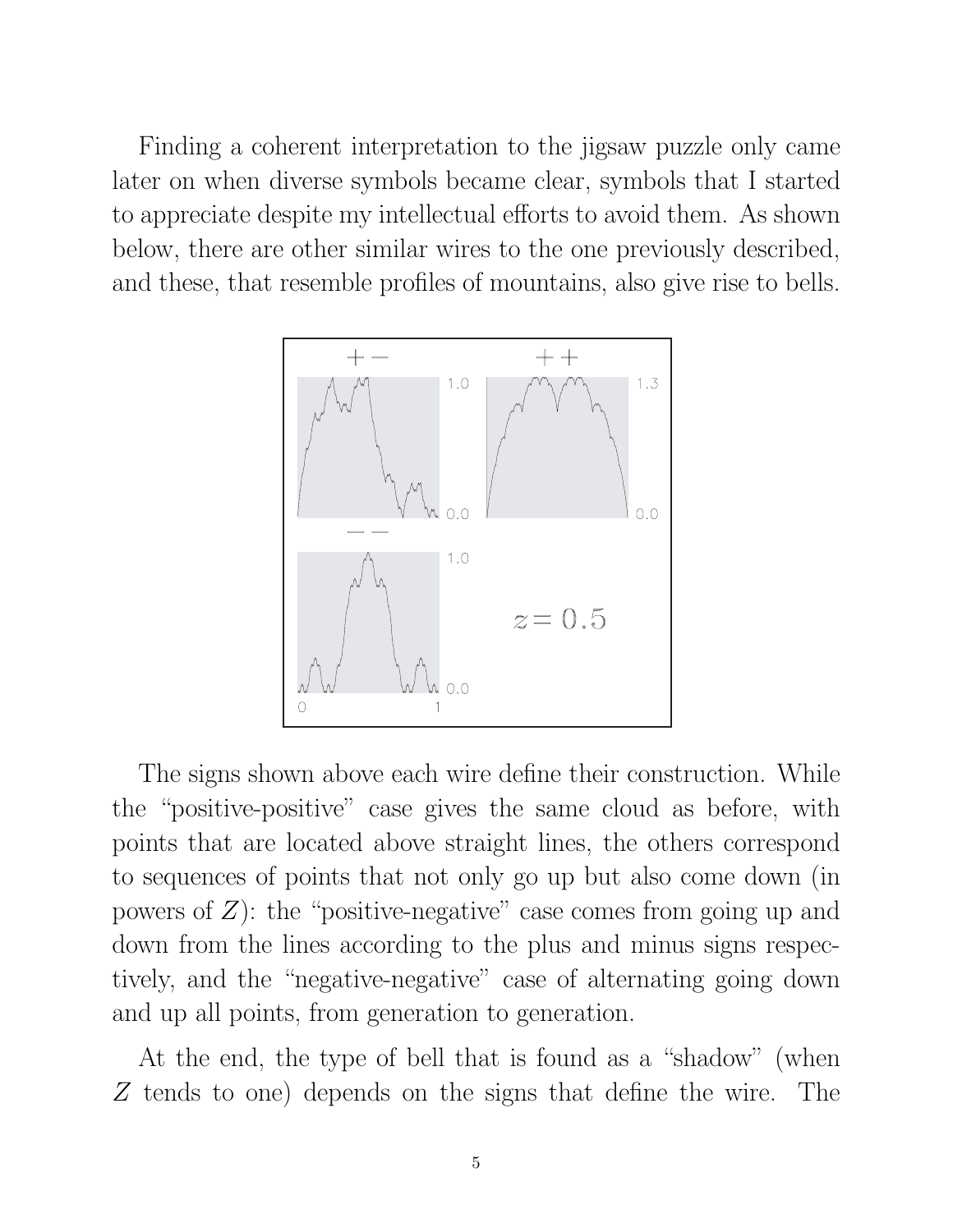"minus-minus" case gives rise to two bells, that oscillate from one to the other, in virtue of the alternating construction from generation to generation. In truth, it wasn't easy to know that there were two, for they are separated by a small amount relative to the totality of the figure, and, as such, at first it appeared that it was only one. The "plus-minus" case (and also "minus-plus," its mirror image) give, in fact, a bell with a **finite** center, for going up and down converges to a unique value in the middle, for all generations.

The "plus-plus" case merits its own paragraph, for, as it may be appreciated in the previous figures for  $Z = 0.99$ , this wire produces a bell that ends up being concentrated all the way up, at **infinity**. In the limit, o borgian concept, the wire grows one by one (the powers of one are always one) and, as such, not only does the center travels towards infinity, but the mass, in its infinite majority, gets grouped there, giving rise to an uncommon object, always conducting heat and lacking any entropy, independently of the illumination!

This "mystical" wire, always maximally positive, takes any division (and also equilibrium) into lovely harmony, it raises powerfully any dust towards the aleph, and this allegorical result was impossible not to appreciate, despite my precarious religious education and my intrinsic rebelliousness towards such themes. I could not help it but sense the great difference between clouds and mountains, between "heaven" and "earth," and between plus and minus, and so, in the midst of my surprise, I shared results with family and friends, without fully comprehending what I was seeing.

As weeks passed and when the collective amazement of the discovering was fading, I received, at the proper time, a phone call from a good friend, a classmate of mine in Boston, and whom I secretly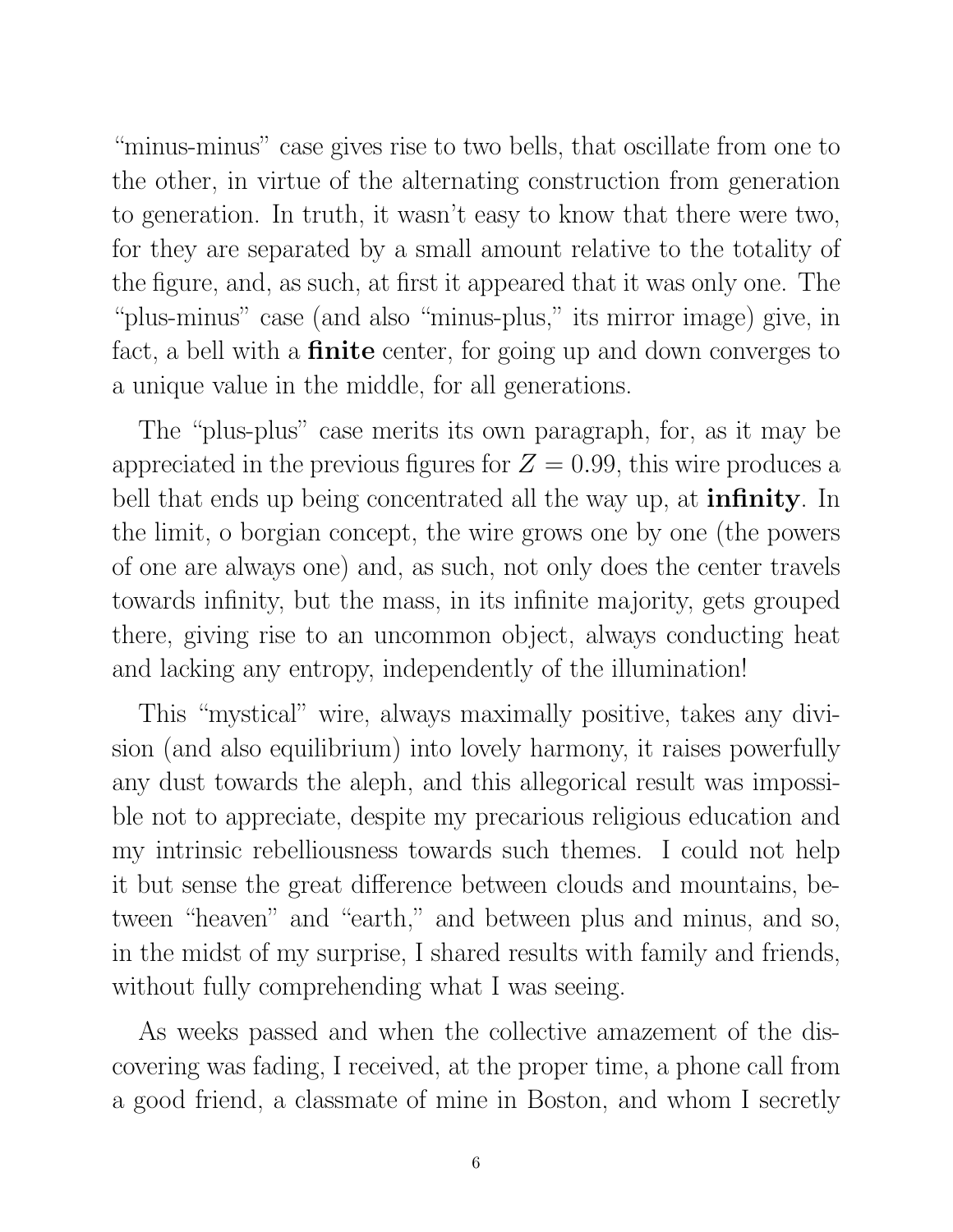envied for it was him, and not me, the one who was a professor at the prestigious Princeton University. My friend started talking about the dangerous state of the world at the time (and let's not consider the prsenet one) and after analyzing together the uncertain future of humanity he told me, bluntly, that it was important to be prepared, for he believed, as the members of his church, that we were living times pointing to the return of Jesus Christ.

I listened to him stupefied and with the respect that always inspired his clear knowledge, some times so profound that appeared to be encyclopedic, and then, controlling my impulses and no doubt calmed by the bell and its symbols, I asked him to explain slowly, for by then, and despite my baptism as a Catholic child, I had not read the Scriptures. He talked about prophets and unbelievable signals and ended up explaining to me the relevance of "being born again" (such a term so named in these latitudes) to enter the improbable omega of the heavens.

As days passed, I convinced myself that I had nothing to lose in trying to have an encounter with the divine. If my friend was right, Jesus was alive and I could schedule an appointment with him. As such, one night, after few failed tries that appeared to me disgracefully silly, I filled myself up with strength, I opened my heart the best I could and it happened.

It was a long monologue on my behalf in which I remembered the many pains that I had experience in my life and the many that I had caused. In a paused reflection touching my abyss, I remembered my first image as a child in the midst of hernia that almost killed me, I relived my happy childhood and its many games, I remembered my shy adolescence with its pains of love, and, after glancing at other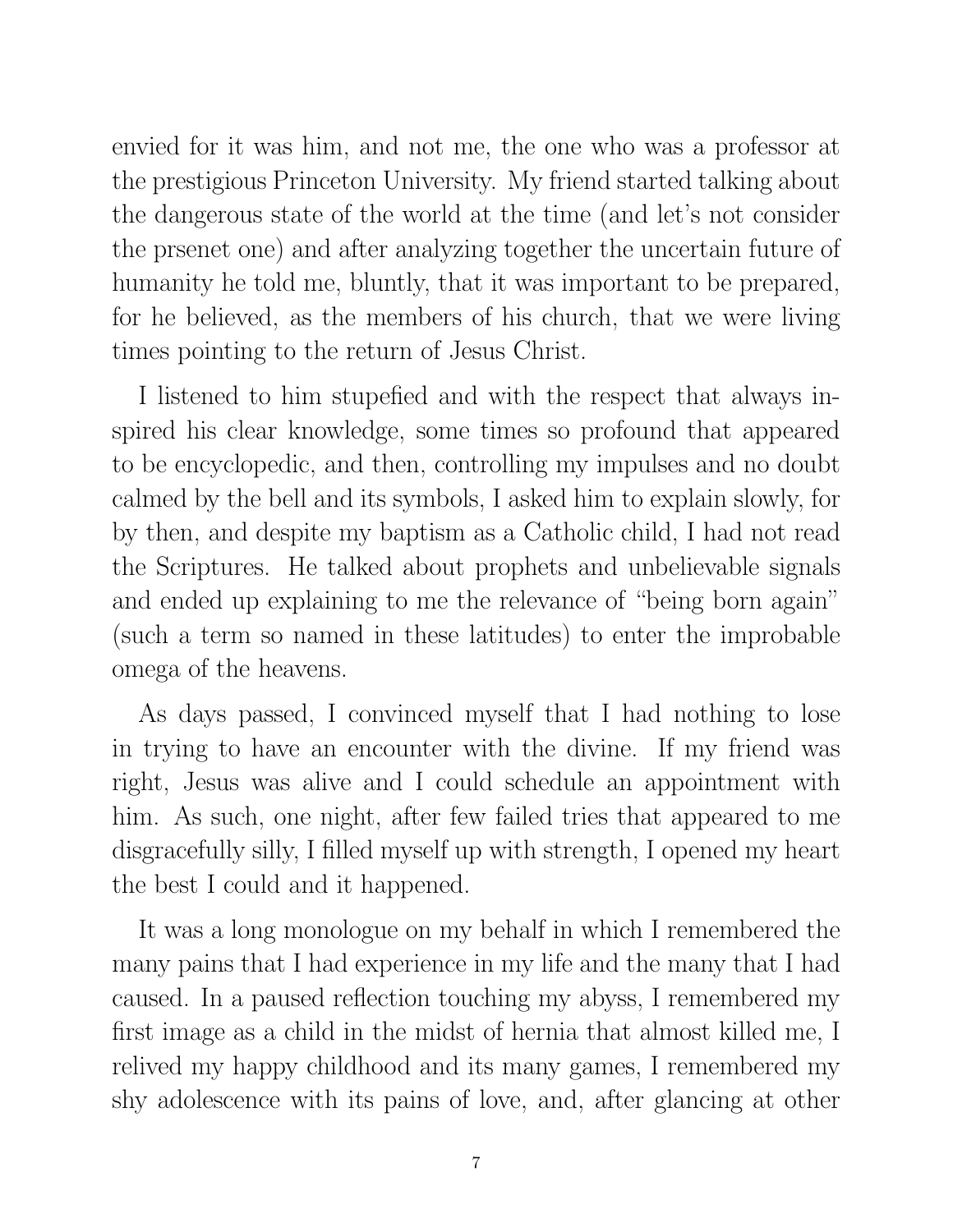labyrinths of life, I plunged into the mystery of death that had stained my existence when, as I was 20 years old, my mother killed herself.

That night I finally confronted the immense pain that prevented me to love as a child, that mean and real feeling that flourished irremediably and subtlety in my times of joy to remind me that all was a lie, the same sentiment that made me feel irrefutably guilty for not having done enough to save my mother. That night, while my wife slept on my side, I cried from my heart, I bit all the dust of my vital cascade and I dared to forgive.

In the midst of a humiliated litany, I forgave my mother for having left my two sisters and me so alone; I forgave my father for not having foreseen the event and for having gotten married so soon; I forgave myself for my blindness of a young intellectual towards her, for having lost dancing with her and for not taking her to the movies in an occasion she asked; and, finally, I forgave God himself (o colossal folly) for having allowed that all these have happened. Then, I ended up my prayer saying sincerely: I wish to know you Jesus, either you exist or this life is a hoax!, to which, right away, I received in my heart a sweet and intense warmth coming from on high, as from the ceiling, that later on extended to my whole body, allowing me to feel an exquisite peace, a lucid peace that I did not know existed.

O clement and consistent algorithm! Forgiving I experienced the forgiveness of God and I was born again when I was 32 years old. During those mysterious instants I learned, in my whole being, that the symbols were correct and that the sought wire was found in my chest, right there, at my hands reach. In that amazing night, my angle of life changed perpendicularly from *x* to *y*, from the cynical pain of death to the reality of plenitude in love...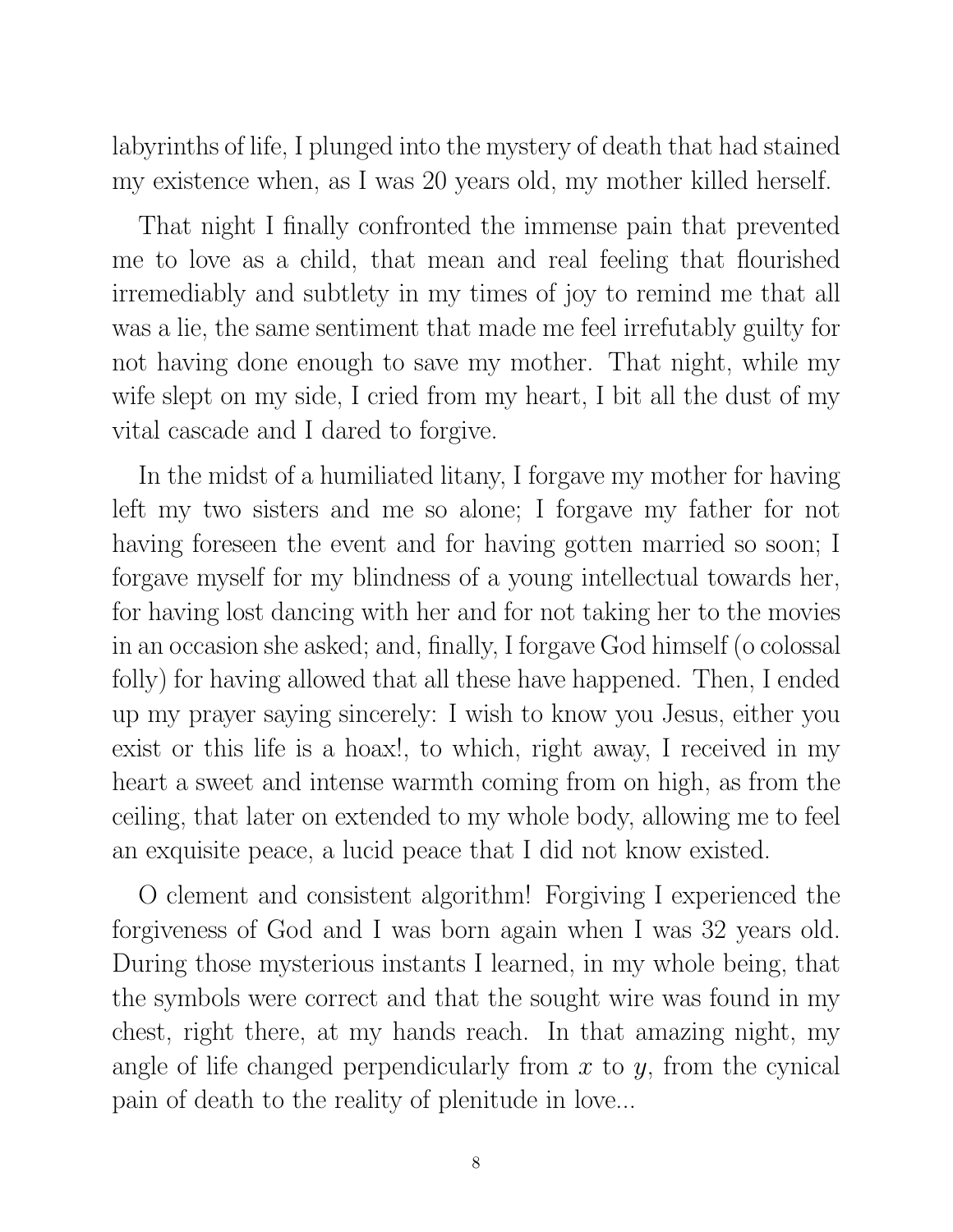If I would tell you, Maestro Saramago, that my life from then on became of the "color of roses," I would lie. How not to admit that instead it became a battle ground?

The days after my encounter were particularly confusing. My amazement was such that my mind could not stop thinking about the event and, as such, trying to comprehend the Bible in one sip, there came few nights in which I could not sleep. My jubilation was real, and I shared it exaltedly with my beloved, whom started to get worried about me as they listened to me talking, contrary to my essence, about forgiveness and the Christ whom I invoked. Some of them, including my father, thought that I was not doing well and that now it was me who was about to end my life.

I ended up in a sanatorium near San Francisco for a month. My wife remembered one of her platonic loves as a child in a psychiatric doctor, the son of a friend of her mother, and, after consultations, he recommended my hospitalization. As in my past I had suffered from depressions of death and as now I had thoughts clearly manic, the diagnosis was simple. I was interned, without my opposition, for my bipolar disorder.

The experience in the hospital, that appeared to be more a vacation center for its neatness and the variety of activities that patients could do, was like a strange and long dream. Instinctively, I developed a special affinity towards my companions of misfortune, a profound compassion for those around me submerged in their own worlds, and I felt just fine in such an unknown surroundings, without believing that I was ill and simply trying to help.

Tired due to my sleeping fast and despite sedatives, I oscillated between the real clarity of the divine encounter and the confusion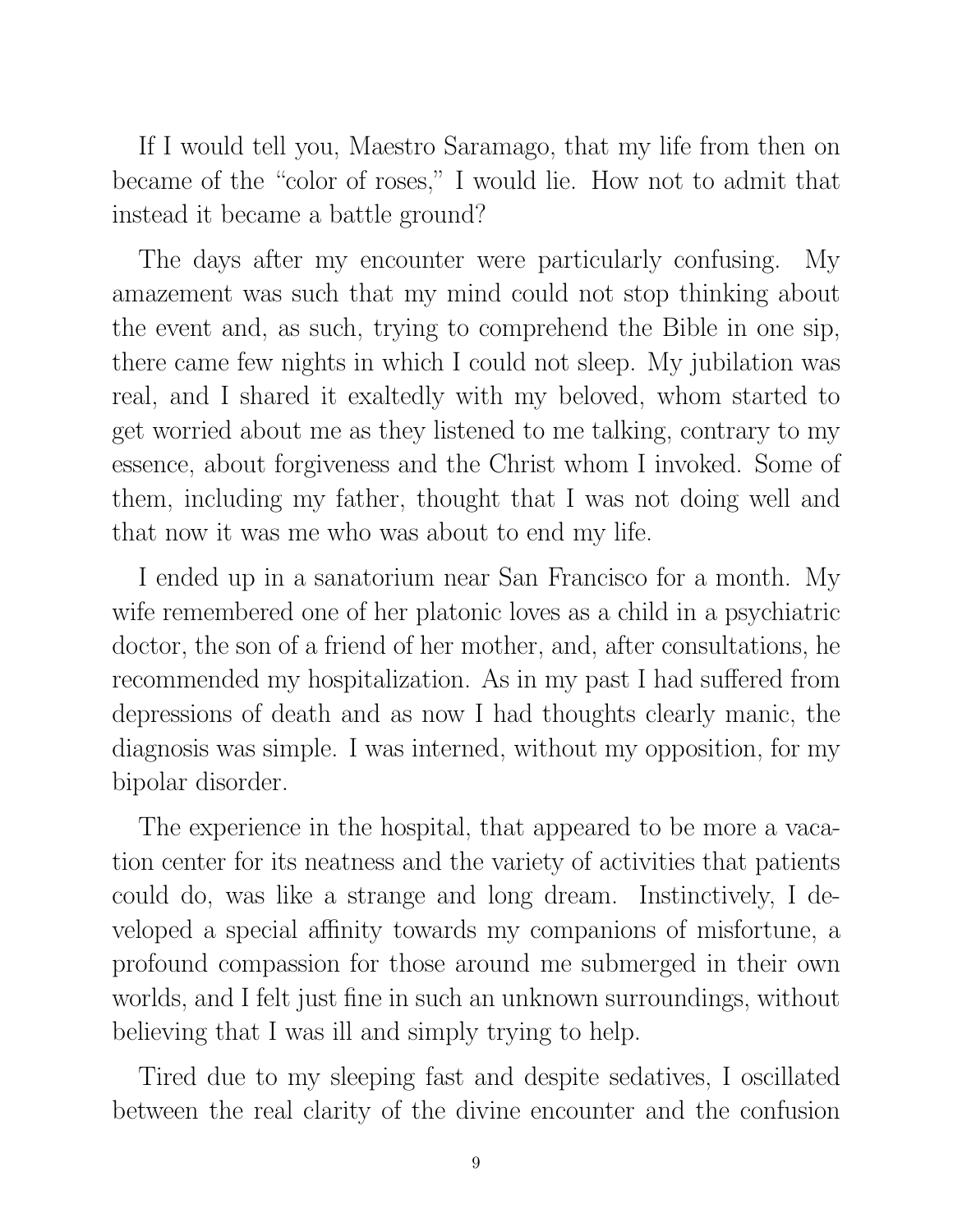of being there, and few days later, misunderstanding the "symbols" that offered me infinity right away falling away from my pinnacle, I bumped my head against a window, which thanks God did not break, for it was rather thick.

From then on the dream turned definitely dark. I was sedated severely and I cohabited irremediably for a couple of weeks with a trembling that most surely still shakes those who saw me. Although I was conscious about the goodness of being alive, I remember those days as the worst of my life. I could only go out to a terrace that always appeared to be filled with smoke, I did not sleep well for I trembled and sweated, and my bell appeared to be vanishing into darkness.

When I was getting better, I awoke to a worse nightmare. It happened that during my sojourn, my wife, who came every day to visit me as noted by other patients who were not, had her own existential crisis (how not to understand her?) in which she concluded, irrefutably, that our marriage of 8 years had been only a mistake. As such, my appointments with my good doctor turned from conversations about my presumable encounter with God to how I should face my life ahead, for I did not belive her, as most likely she did not believe me, that she was about to dissolve our union.

But that is what happened, precisely as a construction built on sand after a storm, all my shelving came tumbling down. My attempts at explanation trying to attain the Christian reconciliation were in vain (we were married by the Catholic Church, of course) and, as months passed, I became a member of the group of people that say that a divorce will not happen to them, for that only occurs to those with less intelligence or to those less loving...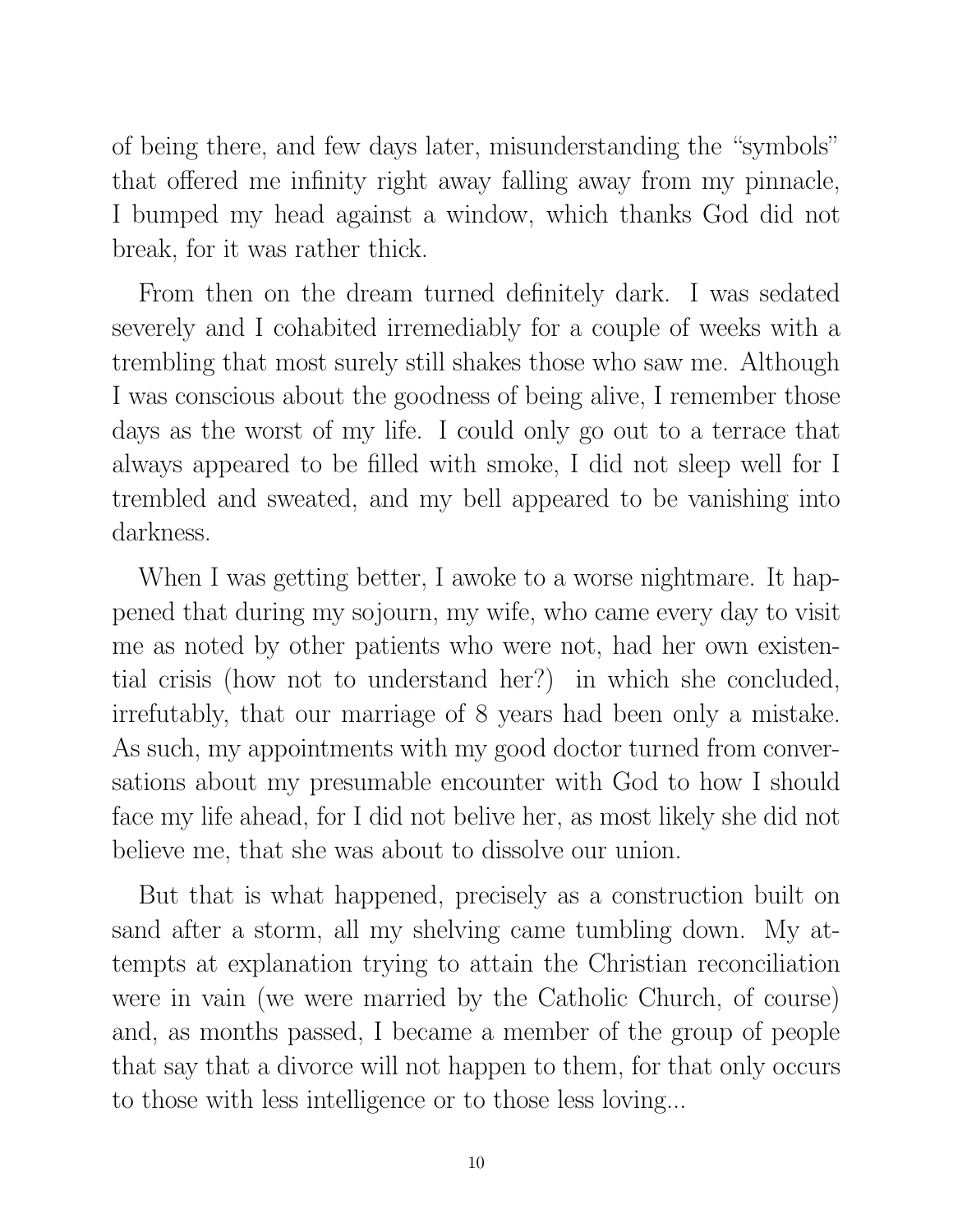Following the advice of my doctor, I returned to Colombia (my paradise of origin) to have the support of my family, and there, for a year and a half, in the midst of more slow readings of the Bible that started to give me company on a daily basis, and with the fine guidance of a classmate of mathematics in college and now a priest, with whom I got reacquainted not my chance at the right moment, I was able to start putting together the jigsaw puzzle of my life. The pain was intense and the doubts hampered me in the dust of my new cascade, but that warmth from above accompanied me with its essential touch and given the consistency I saw between the Scriptures and the research that continued, I was able to understand, bit by bit, and hence to believe in the Gospel.

In retrospect, I can affirm that those times, subsequent to the light, were vital to make me note my great pride, for I certainly believed that I was better than many. For, contrary to what I could believe months before, in those days I comprehended, for the first time, that God was not only with me, but with everyone in this planet of lunatics, and I understood, also for the first time, that the improbable but real host of the malign pulls us all to the madhouse, confounding our free will with its insolent deception.

Although for several years I tried to deny my illness, as if such would devalue my initial illumination, the truth is that I required the help I received in due time. Today, I am thankful for my experience, for when I see couples crumbling I feel compassion and I pray for them, and when I travel to a great city I do not forget that such a man in the street, disdained and hungry, could very well be me, for nobody knows by how many things we go through, confused by the machinations of the enemy, always a lier without any pity.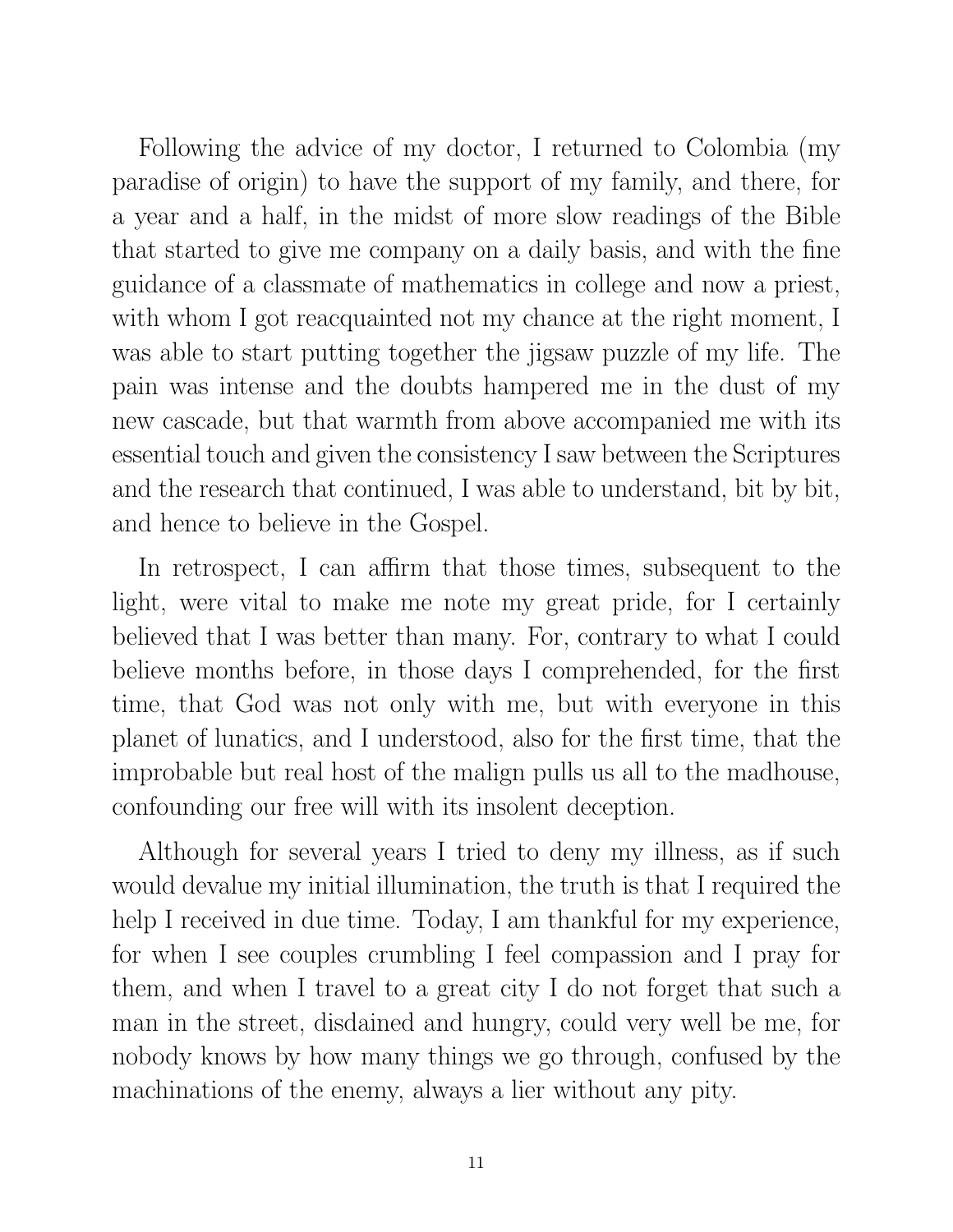With all of these said, I share my understanding telling you respectfully that God (with a capital G) is in each one of us, in the daily gifts of our lives, in the times of joy that come to give us company in the middle of so much rubbish in the world, in the mysterious talents that we have received (o great one that he has given you to write!), and in the repeated opportunities we have to test the eternal mystery of love, in my case in a new, and third, marriage already in order, and adorned by the company of two beautiful daughters, as faithful additions to true promises.

Did Jesus said that whomever would not be with him would be against him? On my part I do believe that he did, as I also believe that he said there after that whomever did not gathered with him would scatter, or something similar, as attested by the multiple translations of the ancient Word. Here I see, as I try to express it in the parable about the straight hypotenuse, that the affirmation is not only true, for it is rather easy not to love, as he does, and instead accuse and divide (following a cascade) as his opposite always does. For although the historic implementation of true love has been plagued with ample hypocrisy, the invitation to love, the very essence of the good news expressed always by a saintly and contradictory remnant, remains as the only way out from our distress.

In this regard I think it is grave, sharing your understanding, that some "born again" people would use the same word in a mistaken context to justify actions of an empire that are not in tune with the message of love and reconciliation present in the Gospel. For Jesus also says that we must not judge (that I believe), and there are many "rich" in this world who feel that only for them he died on the cross, and as such, believing that they are the owners of the kingdom of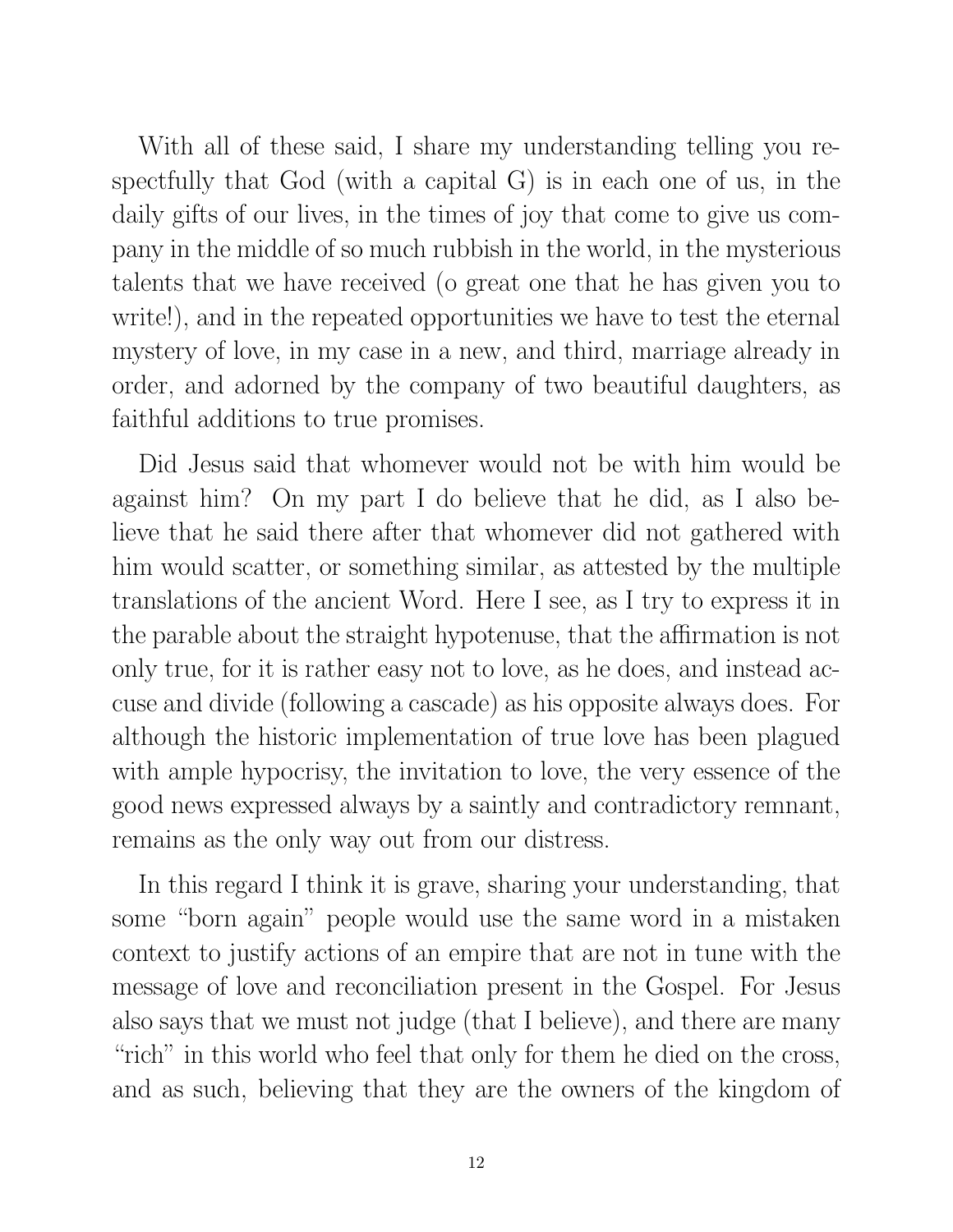heaven, without admitting their mistakes, and as if we did not have to pick up our crosses every day, scatter with their false rhetoric and their inexcusable actions. For if a Christian is recognized by his fruit of love, and if "democracy" is in fact the solution, there is no need to bomb the enemy to show him the way.

Although I have not read your latest novel (I should receive it soon), by the press accounts I realize why you may have enjoyed my parable. By the way, thanks for your words that energize me to keep trying to publish the story, despite the voices of diverse literary agents and not a few editorial houses that tell me that it does not fit their lists. I believe that you are right in showing what is behind the "stones," for truth is unalterable, although at times it may appear that in a march for peace, or in a great sporting triumph, or perhaps in a royal wedding, the inherent needs of people may be fulfilled.

As well expressed by Plato in his allegory of the caveman (always so modern) and as defined in the good news, the persecution of the "illuminated" is an unavoidable reality, and, as such, I try, in the midst of hardships and loneliness, to share an improbable message of love via modern science, trusting in the power of God, in his perfect timing and his truthful promises.

Believe me that it is not easy to show what I have in the middle of a world that lives so fast, in the midst of some many obvious and rooted lies, surrounded my diverse institutions of knowledge, so proud of their dogmas and traditions, that ignore a little one for his "fanaticism" of mixing what should not or for his lack of religious "education." But I fill myself up with courage and, despite the insistent whisper of two thirds, I dare to repeat the impossible, for I sense the triumph that we all yearn, that true and just victory